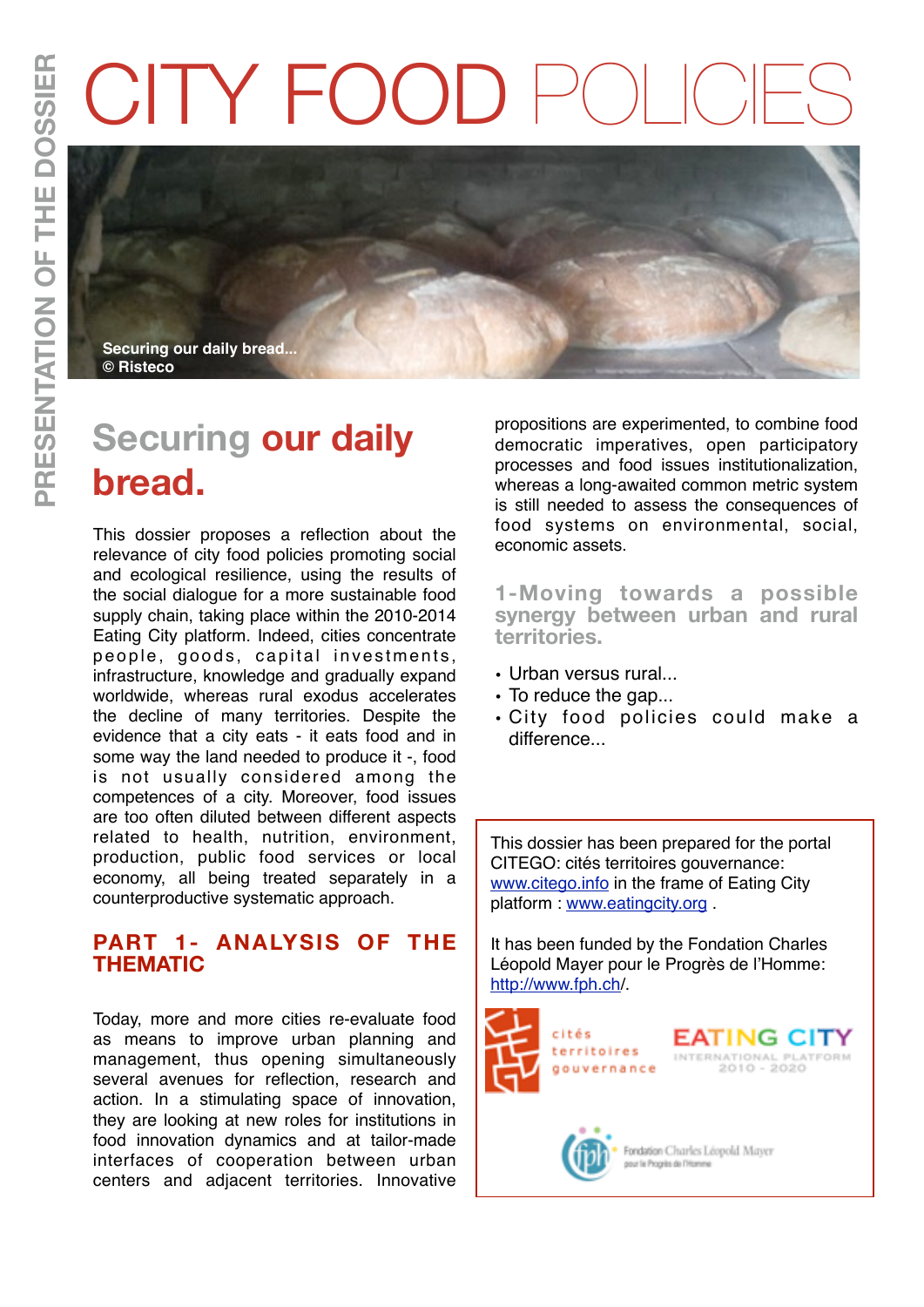**2- Mainstreaming sustainable urban food systems.**

- To be or not to be ... a commodity?
- The metaphor of Urban metabolism to rebuild urban food supply chains…

**3- Food policies must be based on a systemic vision.**

• Interview with the Mayor of Milan, Giuliano Pisapia

# **PART 2 - 12 CASE STUDIES**

Twelve case studies have been selected among a wide range of relevant experiences and classified in five categories that highlight different typologies of projects. The examination of all case studies shows that progresses are faster and easier where cities already having a deep concern for environmental issues and already have developed agenda 21 or environmental planning.

**1. The Toronto experience: when food is about relationships and no more about commodities.** 

- A modern metropolis located in an agricultural province
- Toronto Food Policy Council: the backbone of the project
- The levers of action

**2. Bristol Food Policy Council: Catalyst and enabler of the Bristol Food System.**

- Bristol a former port city located in a rural area, open to trade, to innovation, environmentally friendly.
- Starting point and milestones of the project:
- When communities and small businesses are the heart of the work in progress food system.

### **3. FoodWorks: Innovative urban food programs in New York City**

• New York City and New York State: when urban and rural territories develop long term visions that include food production.

- From the fight against hunger and obesity to a long term vision to improve NYC's Food System.
- The role of public plate.

**4. Towards a sustainable Public Food Service in Copenhagen, using the lever of education and training.** 

- A rural-based gastronomy and a strong commitment to develop organic farming in **Denmark**
- The Copenhagen strategy for urban resilience and sustainable development
- Educating and empowering future generations

**5. Paris: Improving food system sustainability through the supply chain challenge.**

- A densely populated city merged in a graingrowing region
- The Agency of Urban Ecology: a tool to implement sustainability
- The lever of Public Food Service in Île de France

**6. Rome: When school canteens become the biggest organic restaurant of the whole country.** 

- A vivid Roman Agriculture ecosystem.
- Across the spectrum of Roman sustainable food projects
- The School Food Revolution

**7. Rennes' food policy: A local partnership focusing on local farming to reconcile the city with rural areas**

- Setting the scene for the municipal project
- Starting point and milestones
- Towards a sustainable Food System
- **8. " O r g a n i c M e t r o p o l i s Nuremberg": Increasing organic and local food production**
- Nuremberg: a city located in a region with a strong tradition of agriculture and food production
- A city with a longstanding and deep concern for environmental issues
- Using the lever of Public Food Service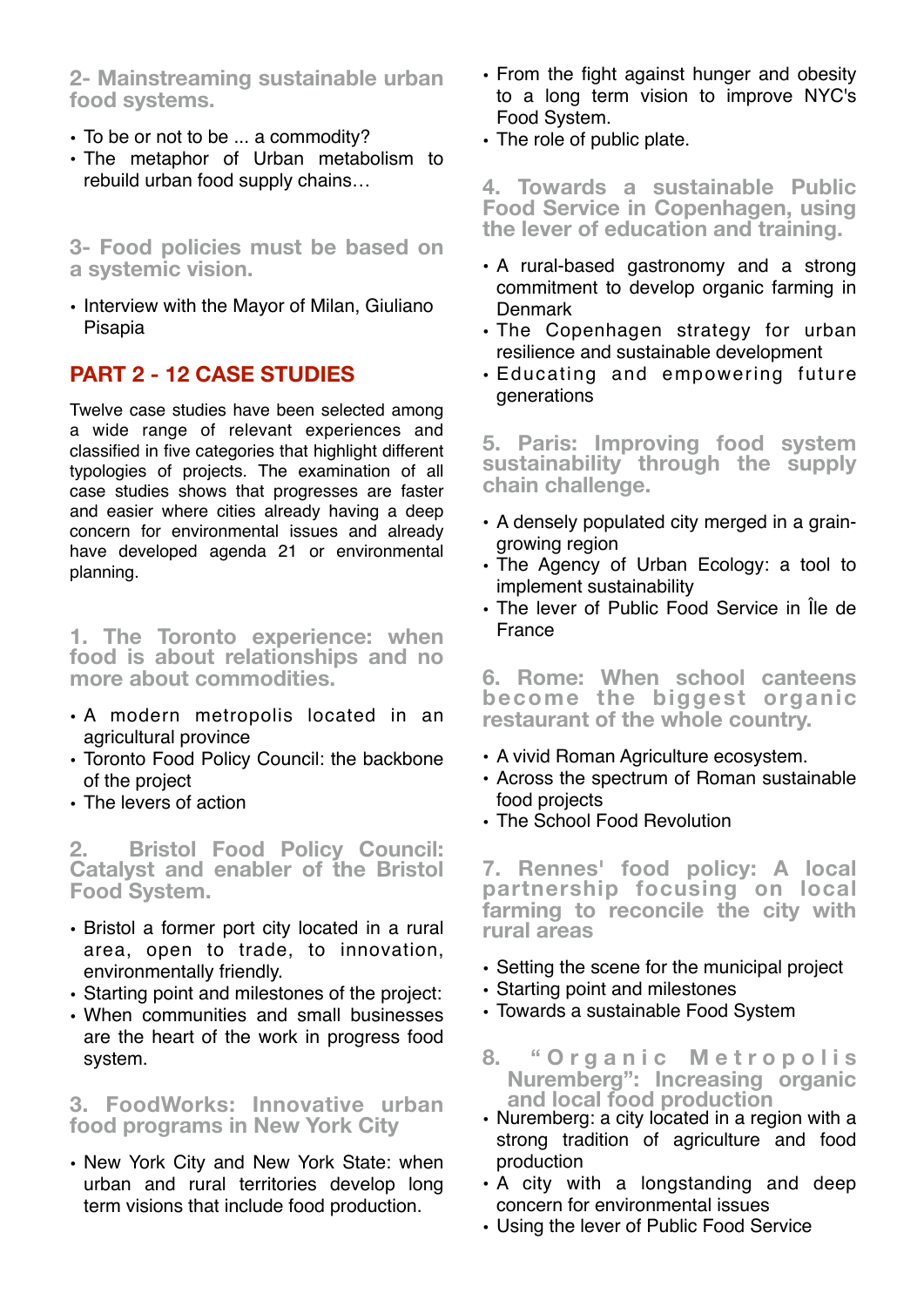**9. Saragossa : a city developing a sustainable vision between tradition and innovation**

- A forward-looking city with a rich historical and cultural heritage
- A local Agenda 21 embedding an efficient policy for water management and biodiversity
- The lever of education to stimulate awareness and new behaviors **10.**

**10. Brussels, a city-region which bets on urban agriculture to stimulate sustainable food-based local economy**

- A multi-faceted city-region
- Starting point and milestones
- Turning the city into a Living Lab dedicated to food sustainability.

**11. Geneva: using territorial marketing to increase food self**  sufficiency and local food **consumption.**

- Food self-sufficiency in the Canton of Geneva: an important politic issue
- All started with a law to promote agriculture
- To use public procurement to increase local food production

**12. Turin, the Italian Detroit for a new culture of food**

- An industrial city undergoing transition to a new personality
- Starting point and milestones
- Possible leverages for a future Sustainable Food Policy.

## **PART 3- SOME PROPOSALS TO GO BEYOND**

These propositions are largely inspired form a preceding work: "La ville qui mange" (1) and result from the the thinking about the relevance of city food policies promoting social and ecological resilience.

The 15 original propositions have been reorganised in 9 final propositions based on the 12 case studies insights of this dossier.

**1. Territorial and Institutional Tools.**

- To integrate food strategy into the Agenda 21.
- To create territorial Agencies using pluraldisciplinary approach based on subsidiarity and participation.
- To connect the different territorial levels of the Agencies for Food Policies.

**2. Urban Planning: to create a continuum between urban farmers and rural city-dwellers.**

- To integrate the management of edible landscapes, in and out the city, into urban planning
- To integrate food diversity and quality in all food distribution channels.
- To make solidarity and food waste management an issue for more food value within the urban food strategy.

**3. The leverage effect of Public Food service for successful city Food Policies**

- To implement tools for building capacity and monitoring the leverage effect for sustainable food supply chains
- To introduce more flexible rules for public procurement that allows territories adopting agriculture planning tools to increase local food production, to use public food services as a leverage to structure and support local food supply chain systems.
- To modernize Public Food Service with new production systems and skilled staff.

#### **Bibliography:**

(1) Nicolas Krausz, Isabelle Lacourt, Maurizio Mariani, (2013), La ville qui mange. Ed ECLM, Paris, p. 285, [www.eclm.fr](http://www.eclm.fr)